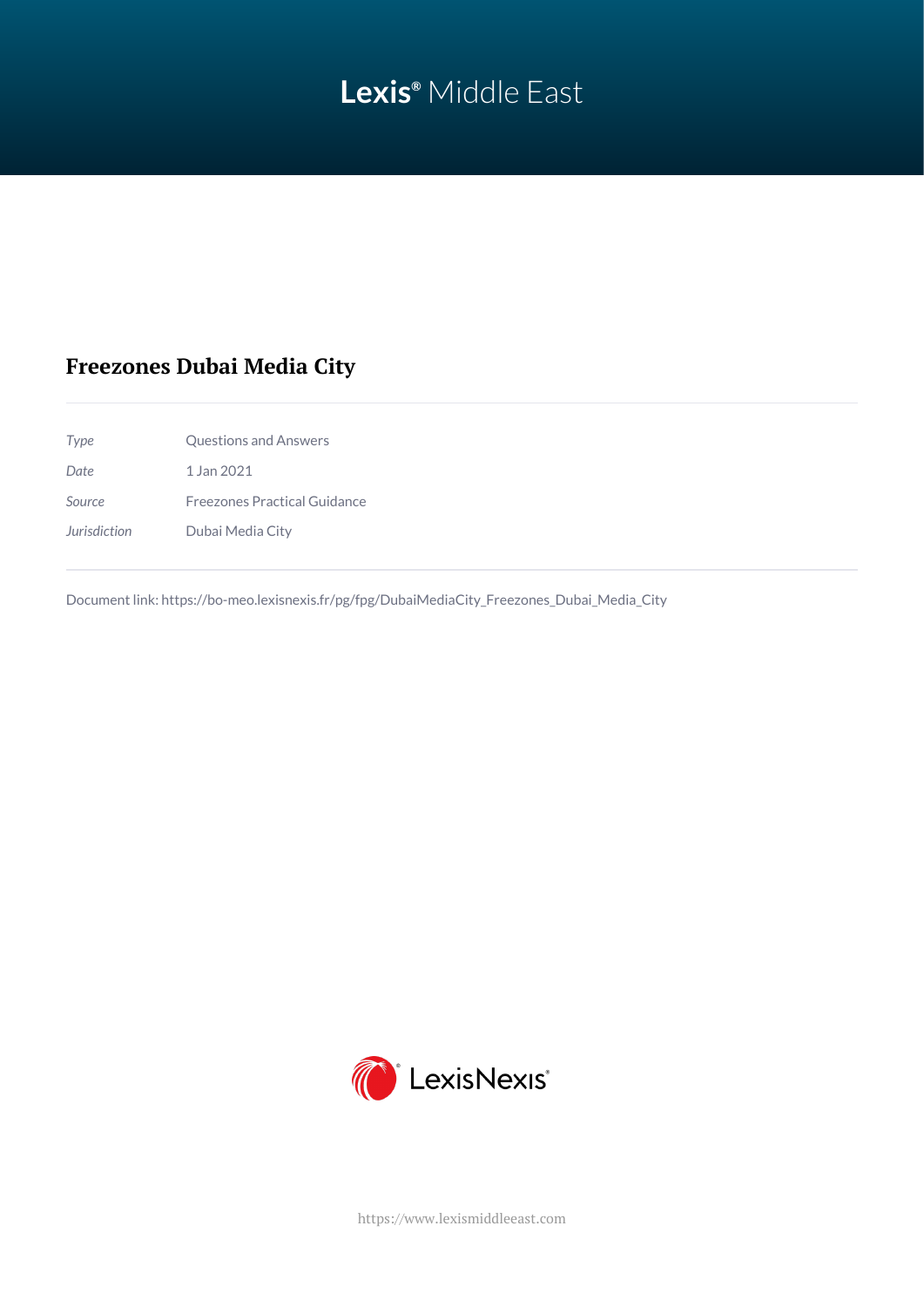## **Table of contents**

| 4. What are the key areas of UAE and Emirate legislation businesses operating in this freezone must still comply with? What   |
|-------------------------------------------------------------------------------------------------------------------------------|
| 5. What are the key UAE and Emirate onshore agencies a business operating in this freezone would need to register or comply   |
|                                                                                                                               |
|                                                                                                                               |
|                                                                                                                               |
|                                                                                                                               |
|                                                                                                                               |
|                                                                                                                               |
|                                                                                                                               |
|                                                                                                                               |
|                                                                                                                               |
| 15. Are there any specific rules governing when moveable property in removed from the freezone area or transferred into the   |
|                                                                                                                               |
| 17. Is there any specific ongoing regulation or monitoring of firms operating as particular types of company by this freezone |
|                                                                                                                               |
|                                                                                                                               |
|                                                                                                                               |
|                                                                                                                               |
|                                                                                                                               |
|                                                                                                                               |
|                                                                                                                               |
|                                                                                                                               |
|                                                                                                                               |
|                                                                                                                               |
| 28. What environmental requirements must construction companies building in this freezone consider, e.g. form of building,    |
|                                                                                                                               |
|                                                                                                                               |
|                                                                                                                               |
|                                                                                                                               |
|                                                                                                                               |
|                                                                                                                               |

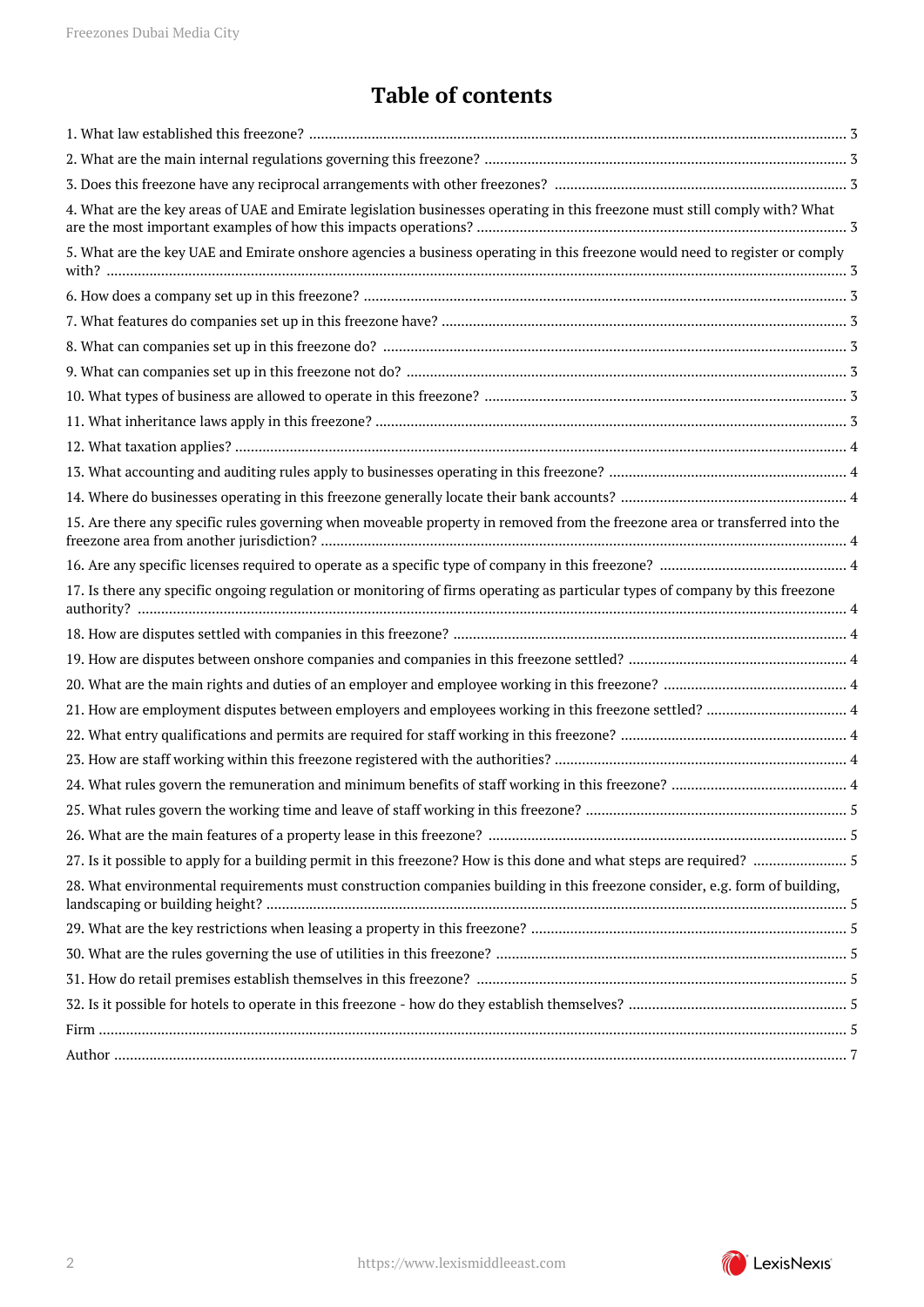## <span id="page-2-0"></span>**1. What law established this freezone?**

This freezone was established by Dubai Law No. 1/2000 issued on 29 January 2000.

#### <span id="page-2-1"></span>**2. What are the main internal regulations governing this freezone?**

The regulations governing the Dubai Creative Clusters (DCC) were the Dubai Technology and Media Free Zone Companies Regulations 2003.

In 2016, the Dubai Creative Clusters Private Companies Regulations were issued to replace the 2003 Regulations.

#### <span id="page-2-2"></span>**3. Does this freezone have any reciprocal arrangements with other freezones?**

There are presently no arrangements between this freezone and other freezone areas. However, it is now much easier to transfer a visa to and from the Dubai Multi Commodities Centre.

### <span id="page-2-3"></span>**4. What are the key areas of UAE and Emirate legislation businesses operating in this freezone must still comply with? What are the most important examples of how this impacts operations?**

DCC regulations and laws govern DCC companies, but when these laws and regulations are silent, Federal Law No. 2/2015, The UAE Commercial Company Law, will apply. Other laws the DCC needs to comply with includes Federal Law No. 11/1992, the UAE Commercial Transactions Law, and Federal Law No.18/1993, The UAE Civil Procedure Code. Federal Law No. 9/1992 has been amended and is now Federal Law No. 10/2014.

## <span id="page-2-4"></span>**5. What are the key UAE and Emirate onshore agencies a business operating in this freezone would need to register or comply with?**

For legal and administrative transactions and procedures, including issues relating to visas and immigration, DCC companies will usually directly deal with the DCC Authorities.

#### <span id="page-2-5"></span>**6. How does a company set up in this freezone?**

Initially, there is a pre-approval required where the business proposal will be reviewed, including the business's documentation and details of the shareholders and other departments. When granted pre-approval, a lease agreement for business premises will be entered into.

The DCC legal and financial department will then review the documentation for final approval. An invoice will then be issued by the DCC for the registration and licensing of the entity which will include the office rent. The license will be granted only once the invoice has cleared and receipt of the entire share capital is received (in the case of limited liability companies).

The documentation required to register a company within the free zone includes: details and passport copies of the shareholder, manager, and director, the company incorporation certificate, the business plan, a NOC, MAA, share capital proof, resolution for incorporation, and bank reference letter.

## <span id="page-2-6"></span>**7. What features do companies set up in this freezone have?**

Foreign investors usually adopt a business establishment by opening a branch office or incorporating a limited liability company as the business can be 100% foreign owned, therefore the company can take full control of the business as there is not the UAE sponsor requirement. The DDC is known for its excellent location and strong legal framework. Additionally, the free zone is appealing as it offers 100% repatriation of capital and profits and is exempt from corporate tax and customs duty.

## <span id="page-2-7"></span>**8. What can companies set up in this freezone do?**

The types of businesses permitted to operate within the freezone are divided into four categories: Information and communication technology (ICT), education, science and media. These are further sub-divided into:

- ITC Cluster: Dubai Outsource Zone and Dubai Internet City
- Media Cluster: Dubai Media City, International Production Zone and Dubai Studio City
- Education Cluster: Dubai International Academy City and Dubai Knowledge Village.
- Science: Dubiotech and Embark, Healthcare City.

#### <span id="page-2-8"></span>**9. What can companies set up in this freezone not do?**

All entities carrying out business in the DCC should hold a license of authorisation and function as per the license.

#### <span id="page-2-9"></span>**10. What types of business are allowed to operate in this freezone?**

A limited liability company, a branch office of a foreign company, or a branch office of a UAE company and freelancing.

## <span id="page-2-10"></span>**11. What inheritance laws apply in this freezone?**

The laws of the UAE govern the DCC. The Shari'a principle of inheritance will apply to Muslim individuals and the heir to the estate of a non-Muslim can request the court to enforce the laws of succession of the deceased's home country. The Court can also apply Shari'a to non-Muslims.

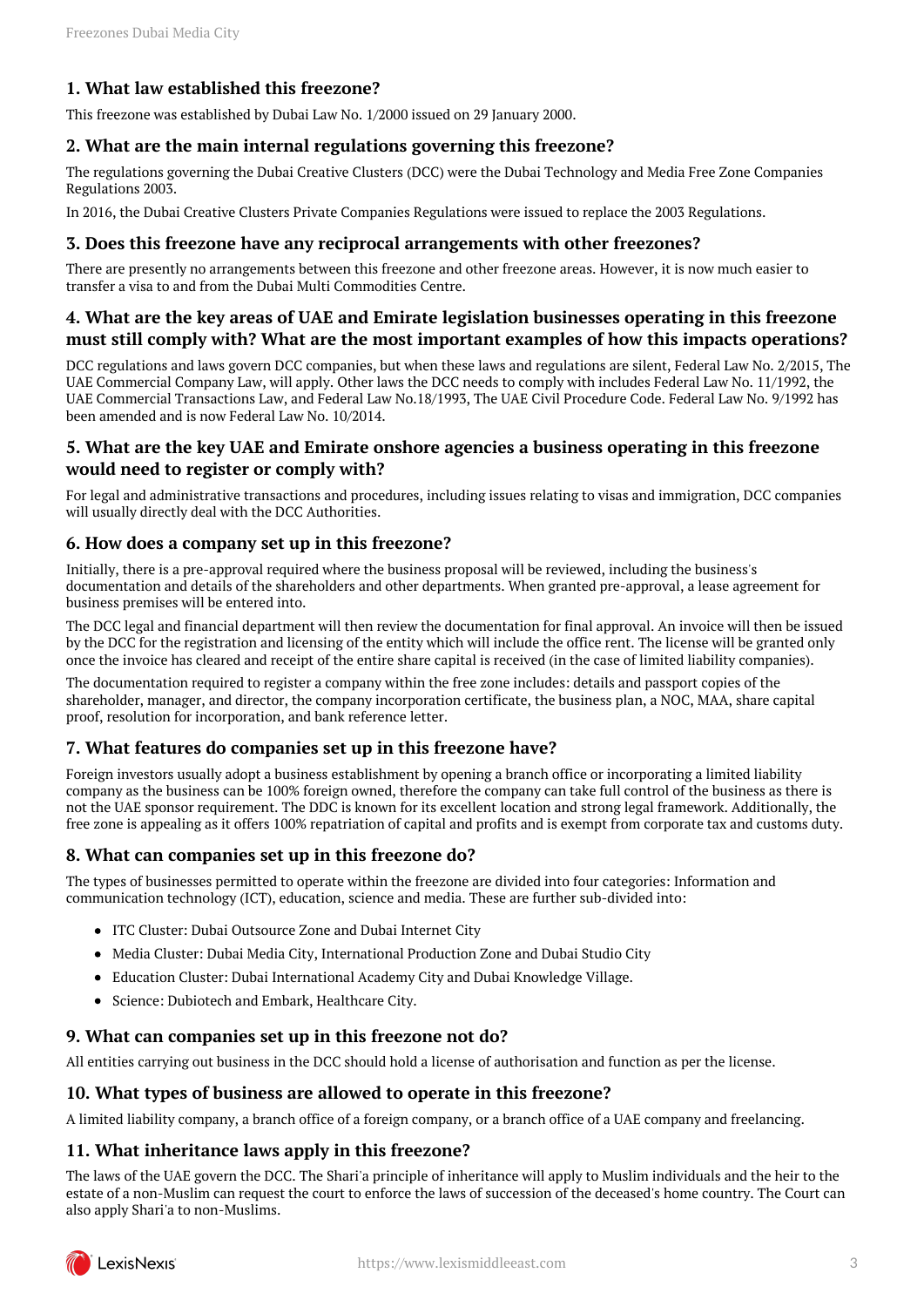## <span id="page-3-0"></span>**12. What taxation applies?**

Under Article 17 of Dubai Law No. 15/2014, all legal entities registered in the DCC are exempt from all taxes including income tax. There is no record kept of the transfer of capital, profits earnt and wages. The DCC also offers a fifty year tax holiday even if a new tax is introduced onshore.

## <span id="page-3-1"></span>**13. What accounting and auditing rules apply to businesses operating in this freezone?**

All legal entities operating in the DCC should have updated account and finance records. For a limited liable company, accounts should be audited by an accounting firm which is duly licensed and authorised under Dubai laws.

### <span id="page-3-2"></span>**14. Where do businesses operating in this freezone generally locate their bank accounts?**

A business functioning in the DCC locates their bank account in the Emirate of Dubai.

## <span id="page-3-3"></span>**15. Are there any specific rules governing when moveable property in removed from the freezone area or transferred into the freezone area from another jurisdiction?**

The transfer and movement of any goods is governed by Dubai Customs.

## <span id="page-3-4"></span>**16. Are any specific licenses required to operate as a specific type of company in this freezone?**

The license type will depend on the business activity applied for. For an onshore limited liability company, there might be a requirement to open a branch office.

## <span id="page-3-5"></span>**17. Is there any specific ongoing regulation or monitoring of firms operating as particular types of company by this freezone authority?**

There may be specific permissions required from the federal or local authorities. For instance, a restaurant will need approval from the Dubai Municipality Dubai Control.

## <span id="page-3-6"></span>**18. How are disputes settled with companies in this freezone?**

Disputes arising in this freezone are dealt with by the Courts of Dubai. Unless there is an agreement between both parties to resolve the dispute via an alternative method such as arbitration.

#### <span id="page-3-7"></span>**19. How are disputes between onshore companies and companies in this freezone settled?**

Disputes arising in this freezone are dealt with by the Courts of Dubai. Unless there is an agreement between both parties to resolve the dispute via an alternative method such as arbitration.

#### <span id="page-3-8"></span>**20. What are the main rights and duties of an employer and employee working in this freezone?**

The DCC has its own set of rules governing the relationship between an employer and employees, supplementary to UAE labour laws. Federal Law No. 8/1980, The UAE Labour Law, is the main piece of legislation with regulations for the functioning of employment rights and relationships in the DCC. Federal Law No. 8/1980, The UAE Labour Law, compels an employer to enter into a contract with an employee. The employment contract will contain the details of work, such as working hours, wages, the type of work, allowances, leave, salary, etc. The employer is obliged to meet the minimum requirements for pay, working hours, wages, allowances, etc. In return, the employee is required to work and carry out his duties under the contract and as requested by the employer.

#### <span id="page-3-9"></span>**21. How are employment disputes between employers and employees working in this freezone settled?**

Disputes arising between employers and employees are usually handled by an expert team of DCC mediators. However, the DCC does not hold itself responsible for any resolution that takes place between the parties. If DCC mediators are not successful in resolving a dispute, they will issue the claimant with a letter to refer the matter to the labour court.

## <span id="page-3-10"></span>**22. What entry qualifications and permits are required for staff working in this freezone?**

In most cases, employers will assist their employees in obtaining the required permits to work in the DCC. If the employee is an expatriate, the employee will need to be sponsored to work in the freezone legally. The employer will need to enter into a personal secondary agreement with the DCC, after which, the DCC will sponsor the employer's staff on his behalf. Employees who are not sponsored by the DCC require an employment visa sponsored by the DCC and a DCC ID card to legally work in the freezone.

## <span id="page-3-11"></span>**23. How are staff working within this freezone registered with the authorities?**

<span id="page-3-12"></span>The standard application form and fees for each application have to be complied with by the employer. After receiving a permit to enter, the applicant undertakes a medical test and a medical certificate will be issued. An application then has to be made for a residence visa which is attached to the employee's passport allowing the employee to reside and work in the DCC legally.

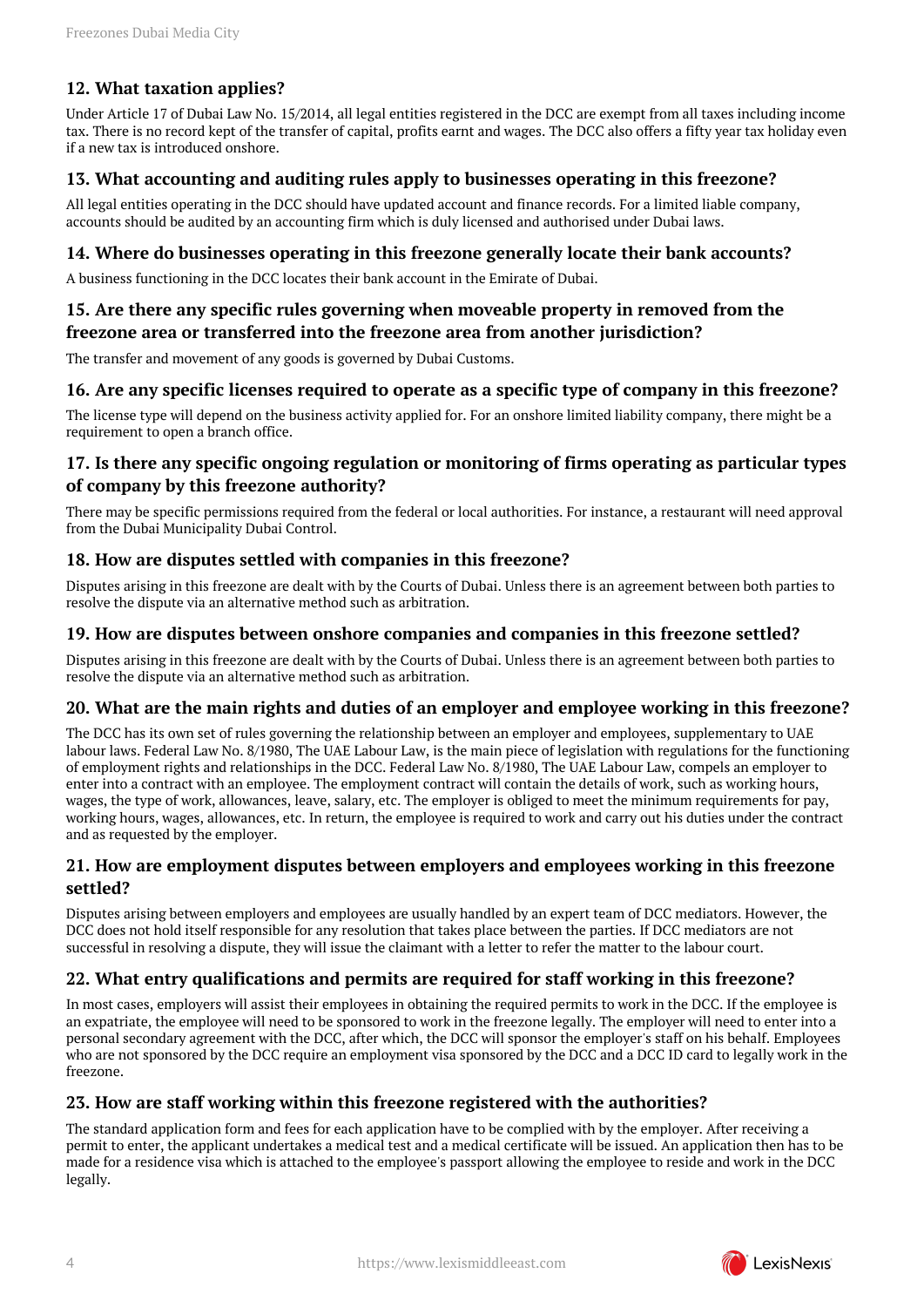## **24. What rules govern the remuneration and minimum benefits of staff working in this freezone?**

There is no mandatory remuneration or benefits the employer has to provide his employees with. However, it is common practice for employers to provide their staff with at least the minimum wage and allowances for housing and transportation. If the employee is terminated, then the employer should make provisions for the employee to return to his home country, except if the employee is moving to a new employer in the UAE. DCC rules and Federal Law No. 8/1980, The UAE Labour Law, state that the employer must arrange for a medical card and all other necessary costs.

## <span id="page-4-0"></span>**25. What rules govern the working time and leave of staff working in this freezone?**

Under Federal Law No. 8/1980, The UAE Labour Law, working hours should not exceed 48 in a week (40 hours if a 5-day working week) and 8 in a day (except in the case of industries with the required permission from the authorities). An employer must allow his staff to take an hour break for food, rest, and prayers after every five working hours. Working hours should be flexible and adhere to Ramadan and summer working hours for certain industries. Pregnant women are entitled to 45 days paid leave, and half paid leave if service is less than one year. There is a further allowance of 100 days unpaid in the case of sickness due to pregnancy.

After one year of service, employees are entitled to 30 days leave annually. After six months in the first year, an employee is entitled to two days annual leave per month. All employees are entitled to 90 days sick leave per year of which 15 days are fully paid leave and 30 days half paid.

## <span id="page-4-1"></span>**26. What are the main features of a property lease in this freezone?**

There are a variety of rental spaces made available by the DCC such as office space, retail space, etc. A lease can be for a single unit or multiple stories. The activity of the company will play a role in the type of property available.

## <span id="page-4-2"></span>**27. Is it possible to apply for a building permit in this freezone? How is this done and what steps are required?**

To obtain a building permit in this freezone, the application should have specific documentation such as; building permit request form, valid site plan; project HSC plan( should be signed and stamped by the company manager); copy of the project manager and team HSC passports; copy of the final design letter; project detail sheet( stamped and signed by a consultant); security cheque; NOC from the master developer and fees of AED 1.00 per square feet ( Minimum AED 9,000).

## <span id="page-4-3"></span>**28. What environmental requirements must construction companies building in this freezone consider, e.g. form of building, landscaping or building height?**

Any contracting company in Dubai must comply with the regulations set by the Environmental, Safety and Health Department in the Dubai Municipality.

## <span id="page-4-4"></span>**29. What are the key restrictions when leasing a property in this freezone?**

Any legal entity operating in the DCC will have an office based in the DCC. For a lease agreement, approval from the DCC is mandatory to maintain a license. An office can be rented from the DCC or a private landlord. However, market rates are not applicable and are set by the DCC authorities.

## <span id="page-4-5"></span>**30. What are the rules governing the use of utilities in this freezone?**

The Dubai Electricity and Water Authority and the DU are the service providers in the DCC. Applicable charges are levied for use.

## <span id="page-4-6"></span>**31. How do retail premises establish themselves in this freezone?**

Retailers can establish themselves in this freezone subject to an allowance from the DCC authorities.

## <span id="page-4-7"></span>**32. Is it possible for hotels to operate in this freezone - how do they establish themselves?**

Hotels can operate and establish themselves in this freezone, provided they obtain the necessary permissions from the DCC (special approvals will be required).

## <span id="page-4-8"></span>**Firm**



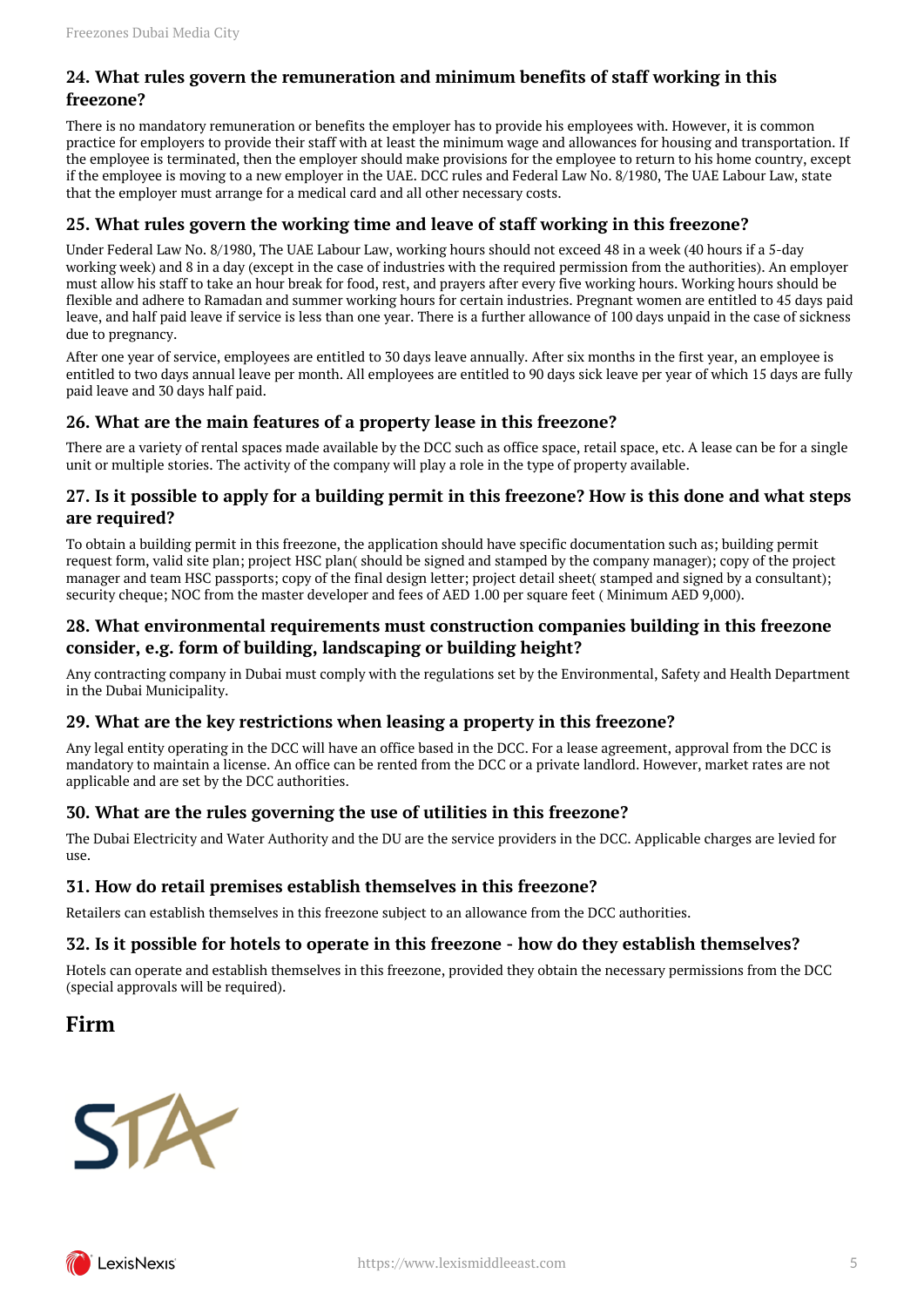Freezones Dubai Media City

## **STA Law Firm**